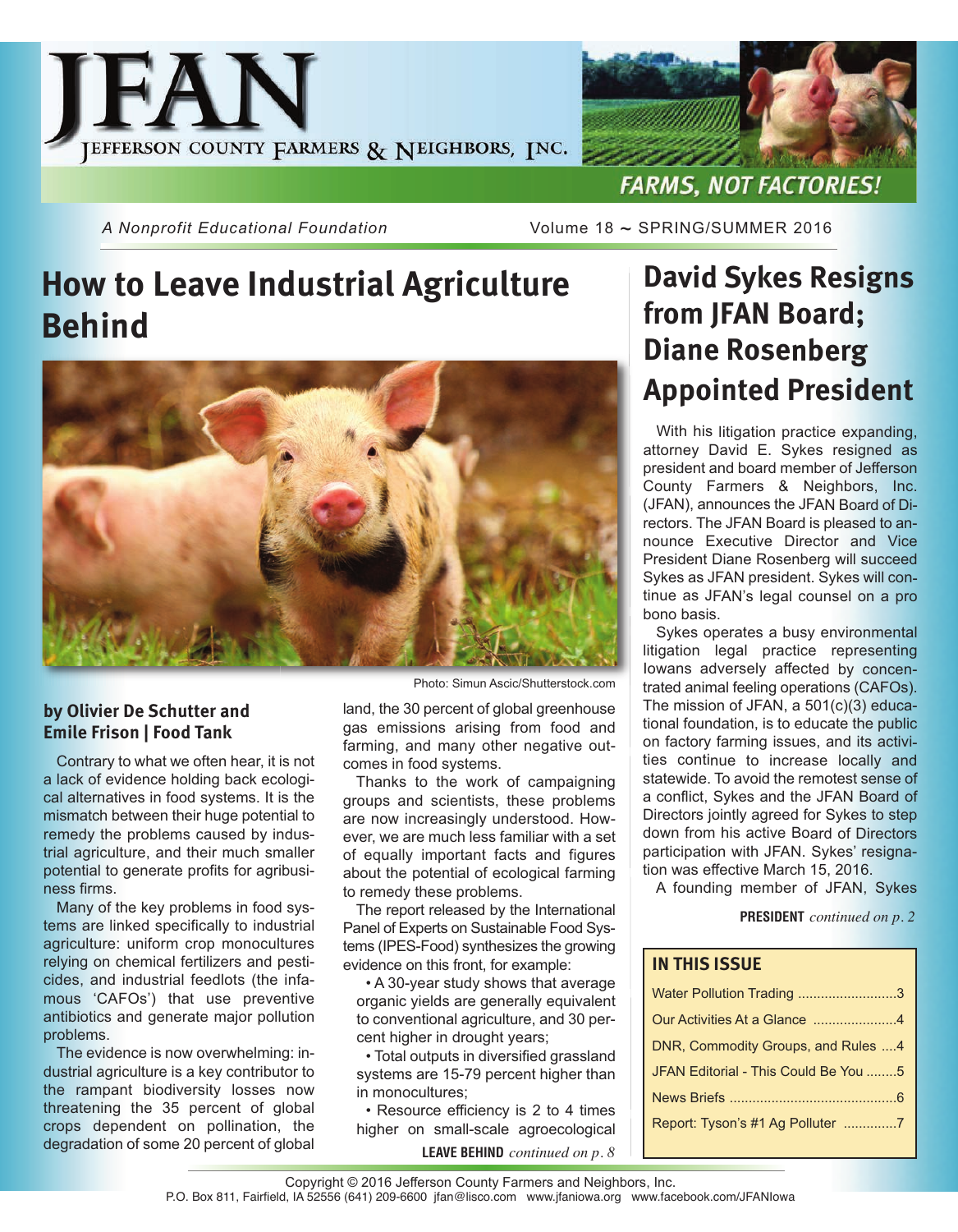### JFAN Newsletter

Jefferson county FARMERS & NEIGHBORS, INC

#### Volume 18 ~ SPRING/SUMMER 2016

**President and Executive Director** Diane Rosenberg

> **Editor-in-Chief and Art Director** Diane Rosenberg

**Contributing Writers**

Olivier De Schutter Scott Edwards Emile Frison

> **Distribution** Chihlan Chiu

**Legal Counsel** David Sykes Fairfield, Iowa

**Accounting** Fairfield Accounting and Brooks, Lodden, P.C., Des Moines, Iowa

#### *All articles are written and reported by JFAN unless attributed otherwise.*

This newsletter is published semi-annually by the Board of Directors of Jefferson County Farmers and Neighbors, Inc. (JFAN), which is a 501(c)(3) nonprofit tax-exempt educational foundation.

JFAN P.O. Box 811 • Fairfield, IA 52556 (641) 209-6600 www.jfaniowa.org • jfan@lisco.com



#### www.facebook.com/jfaniowa

*JFAN is a not for profit tax exempt organization. Donations are tax exempt to the full extent of the law as authorized by the IRS. Articles written by guest authors may not reflect the opinions of JFAN. Information contained in the newsletter is intended to be educational and informational and is not intended to give legal advice. If you have specific legal questions regarding issues addressed in this publication, please seek the advice of an attorney.*

#### **PRESIDENT** *continued from p. 1*

was appointed president in June 2014 after the retirement of former president Jim Rubis. Under Sykes' direction, JFAN further expanded and intensified its activities including the creation of a more powerful and comprehensive two-mile warning letter package. JFAN also developed an ongoing quarterly ad series that runs in the *Fairfield Ledger* and *Fairfield Town Crier*, expanded its Board of Directors to 14 members, and released a strong position statement addressing CAFO expan-

sion in Southeast Iowa.

Except for a brief hiatus in 2010 to serve as legal counsel to plaintiffs in the Pleasant Plain CAFO case, Sykes was a dynamic member of the JFAN Board of Directors since its in-



**Diane Rosenberg by the light of the David Sykes** 

ception, providing an exceptional combination of legal expertise and awareness of factory farming issues. He was instrumental during early efforts to stop CAFO expansion from taking hold in Jefferson County and, as legal counsel for neighbors in the Pleasant Plain lawsuit, was a key player in their attaining a satisfactory settlement against CAFO owner James Kaska.

"In just two year's time, David gave JFAN an enormous boost with his vision, energy, and his unflagging dedication," says Rosenberg. "He's a true warrior who understands the importance of standing up to an industry that causes unbearable suffering to many Iowans. We were fortunate to have him lead JFAN, and we are equally fortunate that he will continue on as JFAN's legal counsel."

Rosenberg easily steps into her new role as JFAN's president. "As Executive Director, Diane already employs strong leadership within JFAN. Her deep knowledge of factory farm issues combined with her communication skills, vision, and enthusiasm makes Diane uniquely qualified to lead JFAN," says Sykes.

A JFAN board member since 2007, Rosenberg was hired as its Executive Director in 2009. She's a strong advocate for extending JFAN's relationships and influence both within Jefferson County and throughout the state. Locally, she works closely with neighborhood groups threatened by infringing CAFOs. Her communications and event organization background is a natural fit for JFAN's community educational program that spans publications, social media, and major events such as the JFAN Annual Meeting.

Rosenberg is actively involved in networking with organizations throughout Iowa, forming al-

liances with a wide cross section of national, state, and community groups opposed to factory farms. She also serves as a consultant with the Socially Responsible Agricultural Project (SRAP), a national organization that



supports communities throughout the US facing a CAFO threat. Her work with SRAP gives JFAN access to a greater range of resources for addressing the factory farming issue in Jefferson County.

Recognizing that JFAN has something to offer other communities, Rosenberg developed a daylong training program and guide to teach other county groups how to form a similar organization as JFAN's. She and JFAN Board Member Francis Thicke also developed a detailed training program to analyze manure management plans. To date, she has conducted numerous training sessions with communities around Iowa.

"Rosenberg has an acute sense of our present situation and how JFAN must expand to meet the threat of the growing pork industry. I'm completely confident that she will continue to lead JFAN to greater accomplishments," says Sykes.

Rosenberg will continue as JFAN's Executive Director. JFAN Board Member Bob Walls will assume Rosenberg's former positions of Vice President and Treasurer. Walls, President of Sky Factory, joined the JFAN board in 2014 and serves on its Education Committee.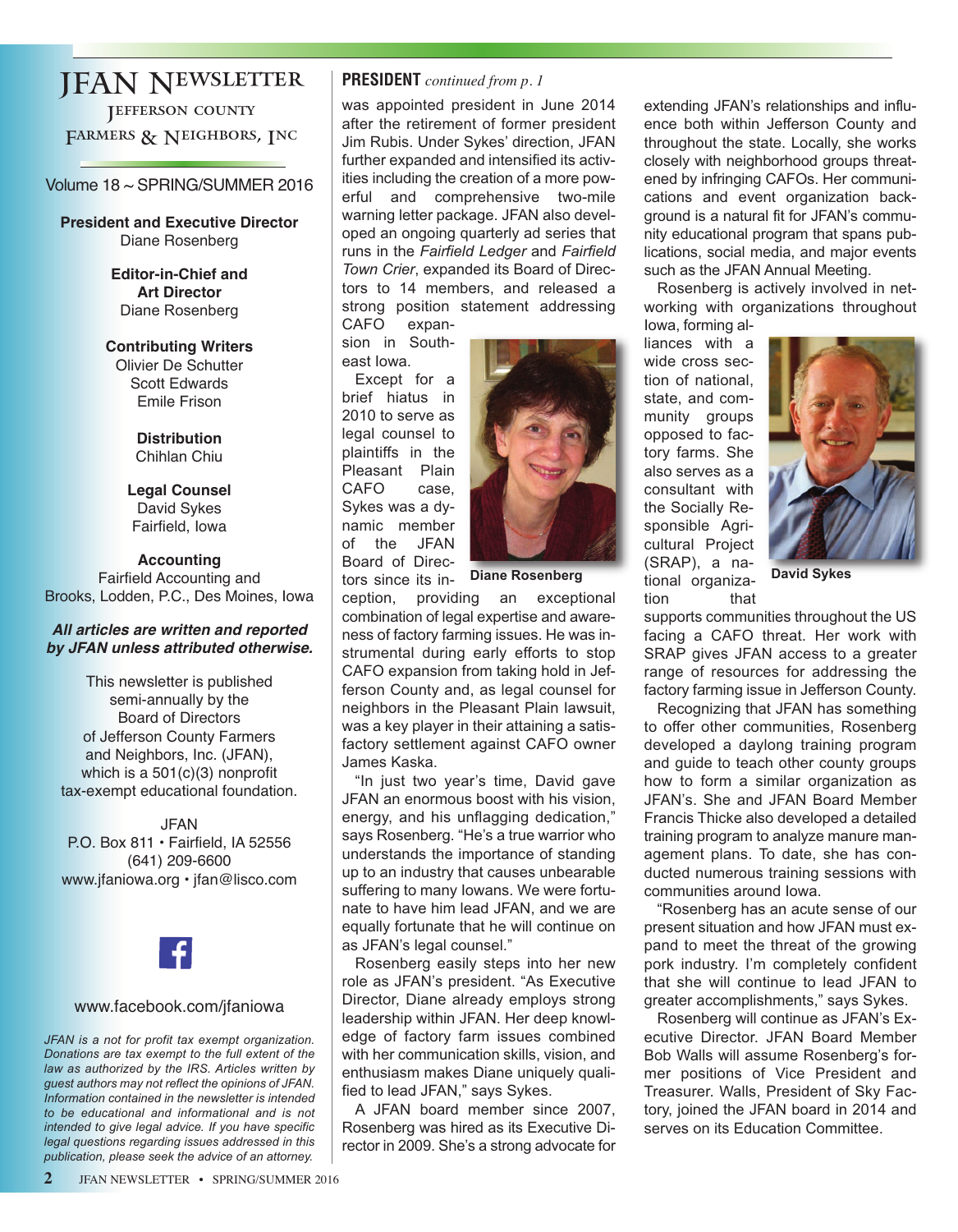## **Water Pollution Trading: Paying To Pollute Our Waterways**

#### **By Scott Edwards Food and Water Watch**

In 1972, in response to the nation's worsening water quality, Congress passed the Clean Water Act (CWA), landmark legislation to curb pollution impairing rivers, lakes and streams across the United States. The CWA turned our waterways around by requiring many polluters to get permits that limited their discharges by requiring industries to install state-of-the-art technologies. The ultimate goal of the CWA was to eliminate water pollution over time as new technologies came on the market to address industrial water pollution.

By making polluters limit, measure and reduce their waste, the CWA has dramatically improved the quality of countless bodies of water. But now a complex and unaccountable market-based, pollution trading system is being quietly introduced across the country, undermining the CWA, endangering waterways and drinking water, and threatening our communities.

In a fundamental shift away from the tried and true CWA approach, water pollution trading allows industries to avoid installing technologies that reduce pollution and, instead, buy pollution "credits" from other sources that may or may not be controlling their own discharges. By allowing polluters to buy credits to keep dumping harmful discharges into our waterways, trading effectively replaces accountability with avoidance.

Unsustainable agricultural operations – factory farms - are increasingly the most common source of these pollution credits. These facilities are also the biggest source of nutrient (nitrogen and phosphorus) pollution in our waterways, contributing significantly to massive algae blooms in the Great Lakes, the Chesapeake Bay, the Gulf of Mexico and other water bodies. While the CWA has done a commendable job forcing most industries to clean up their discharges, the agricultural lobby has managed to fend off effective, mandatory control of factory farm pollution.

For example, wastewater treatment plants and manufacturers have to regularly monitor, sample and document their own discharges to ensure that they're not destroying local rivers and lakes; in contrast, industrial agricultural operations never have to monitor or sample to protect waterways. And while the CWA requires most other polluters to install



Photo:Jennifer L. Graham, USGS.

pollution reduction controls, factory farm pollution control remains largely voluntary.

The way water pollution trading works is this: one of Iowa's many coal-fired power plant, for example, wants to dump more nitrogen into your local river, but can't do so under the CWA because the river is already impaired and can't handle any more pollution. So the power plant (or pollution credit brokers) goes out to industrial farms and convinces them to install "Best Management Practices" (BMPs) that are designed to reduce the nitrogen pollution coming from the operation. For every pound of nitrogen that a farm might reduce, the power plant gets a "credit" to discharge a pound of nitrogen into your polluted river. Each power plant could use this approach to dump tens of thousand of pounds of nitrogen into Iowa's impaired rivers each year.

The theory is that the net discharge of pollution is still zero because one source reduced its load while another discharged more.

But theory doesn't often line up with reality.

Agricultural pollution reductions are never truly measured or verified; credits are calculated based on modeling and guesswork. When point sources rely on these questionable credits to ignore their own discharge limits, net increases of pollution into local waterways are all too likely.

In addition, while installing effective BMPs on farms is certainly important, pollution trading schemes pay Iowa's factory farm polluters to voluntarily take steps they should be required to take to protect our state's rivers, lakes and streams without profiting off the sale of pollution credits. Pollution trading perpetuates the irresponsible notion that it is OK for factory farms to keep destroying Iowa's waterways unless someone gives them money to stop. It will not lead to the ultimate goal of the CWA: to eliminate water pollution.

The marketplace is fine for widgets, but it has no place in our waterways. By allowing polluters to avoid controlling their own discharges and continue to dump waste into local waterways by relying on credits, water pollution trading schemes threaten the drinking water and public health of Iowa's already-threatened communities. We should all be opposing these pay-to-pollute approaches and demanding that all polluters, including factory farms, be held to mandatory, accountable and responsible standards

*Reprinted by permission of Food and Water Watch. www.foodandwaterwatch.org*

JFAN Annual Meeting! Wednesday, October 26



BILL STOWE CEO AND GENERAL MANAGER Des Moines Water Works

A Fundamentally Different Way to Address Iowa's Shameful Water Quality

*on*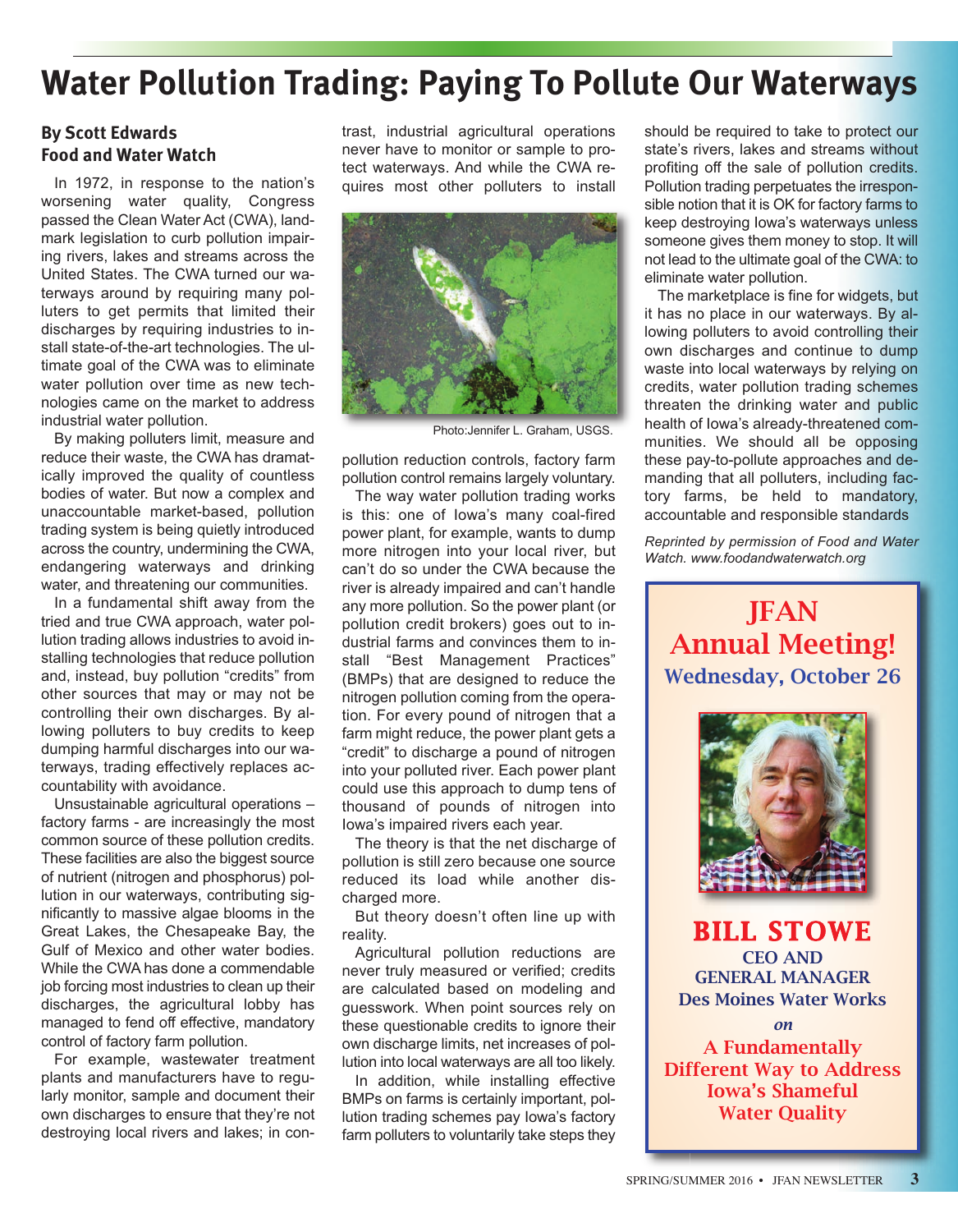# **OUR ACTIVITIES AT A GLANCE: JFAN Working Hard for You**

### **DNR Consulted with Commodity Groups Early in Rule Making Review**

#### **By Diane Rosenberg Executive Director and President**

Every five years, the Iowa Department of Natural Resources conducts a review of all the administrative rules that put into practice laws governing animal feeding operations. This gives the agency an opportunity to revisit how the rules are written and to see if changes should be made that would better fulfill the intent of the law.

The DNR undertook a rules review this year, and JFAN, along with over 20 other environmental and community organizations, reviewed the changes made by the DNR. We obtained a copy of the revised rules package when it was made public this spring. We identified several rules that were weakened by the DNR and several that could be strengthened to better protect people and the environment.

JFAN particularly advocated for changes that would close the LLC loophole, which allows multiple CAFOs owned by one person or company, which are built adjacent to each other to be treated as individual CAFOs if they are put in different LLC names. This loophole enables a CAFO owner to cluster smaller CAFOs and avoid greater – or any – separation distances, as well as construction permits, the Master Matrix, and even, in some cases, manure management plans that are required for larger sites.

JFAN, along with several sister organizations, encouraged public participation in the rules review process, either by attending a public hearing or sending in written comments in support of stronger rules. Over 1000 comments were received from around the state, and over 50 people attended the public hearing in nearby Ainsworth on May 31, including many JFAN supporters.

It was during this time that I had a conversation with the Executive Director of the Socially Responsible Agricultural Project who pointed out that in some states, various stakeholders, including environmental and community groups, are involved early in the process for these

types of reviews. She encouraged me to find out if it might still be possible to participate in that way.

During the first public hearing on May 23 in Des Moines attended by JFAN and other like-minded organizations, most comments were made in support of a stronger set of rules. It was during the comment period that I remembered a statement made by Eldon McAffee, legal counsel for the Iowa Pork Producers Association (IPPA), during the Iowa Pork Congress in January.

In his session addressing nuisance lawsuits, Mr. McAfee alerted pork producers that a revised DNR rules package was coming and that the changes weren't so bad. It dawned on me during the public hearing that the DNR had provided IPPA with the rules package months earlier and that they apparently had pulled in some stakeholders early in the process. Only it appeared they limited invitations to commodity groups.

I pointed this out, calling for community and environmental groups to also be considered an active partner since we represent people most affected by factory farms. Other meeting participants jumped in and peppered the DNR with further questions, pushing Bill Ehm, Animal Feeding Operation Division Administrator, to admit that commodity groups not only reviewed but also weighed in on the rules before any of us saw the package.

Mr. Ehm said the public hearings were our chance to comment, but that didn't satisfy anyone. When Mr. Ehm admitted that the commodity groups would have an opportunity to weigh in again on the changes that were made following the comment period, he eventually agreed to allow our organizations to do so as well.

The DNR will be preparing a responsiveness summary that will go to the governor's office for final approval before it goes to the Environmental Protection Commission for adoption. JFAN is in touch with Mr. Ehm, and other organizations are also monitoring the DNR for the release of the responsiveness summary so we can review the final changes. The

EPC is expected to review the rules package at their September 20 meeting.

JFAN published a letter to the editor in *The Des Moines Register* and the *Fairfield Ledger* respectfully demanding the DNR include environmental and commodity groups as equal stakeholders in any rules review process, since we speak for the well being of Iowans and land stewardship. We also signed onto a group letter addressed to DNR Director Chuck Gipp, along with 20 other organizations including municipal water utilities and organizations. The letter called out the injustice of how the rules review was conducted and demanded that we all be included stakeholders in such a process. There has been no reply to this letter.

Several groups are looking further into the rules review process. We will keep you updated with new developments.

#### **Several CAFOs Proposed for Jefferson County**

Applications for three new factory farms were submitted for Jefferson County this year and two additional were proposed for over the border in Washington County. Because of the LLC loophole that allows an individual or company to put confinements in different LLC names, two of the CAFOs are skirting around a construction permit and Master Matrix required for larger, expanded facilities.

#### **CAFOs in Jefferson County:**

**JAB Pork, LLC**: A 2480-head confinement legally owned by Jennifer Deutsch is being built in on 140th Street in Packwood. This is directly adjacent to Deutchland, USA, another 2480-head CAFO owned by Robert Deutsch, an apparent relative of Ms. Deutsch. We understand Mr. Deutsch approached several neighbors informing them that he was constructing a second confinement at that location. Had this been under Mr. Deutsch's name, it would have been considered an expansion requiring a construction permit and Master Matrix.

The CAFO is located within two miles of 69 families. JFAN sent out a notification letter, but was not contacted by any of the neighbors.

**Diehl Pork Site 2 – Hawk Farm:** Tracy Diehl, owner of Diehl LLC is constructing another factory farm adjacent to Casey Diehl Section 36, a 2400-head confinement owned by her husband on 159th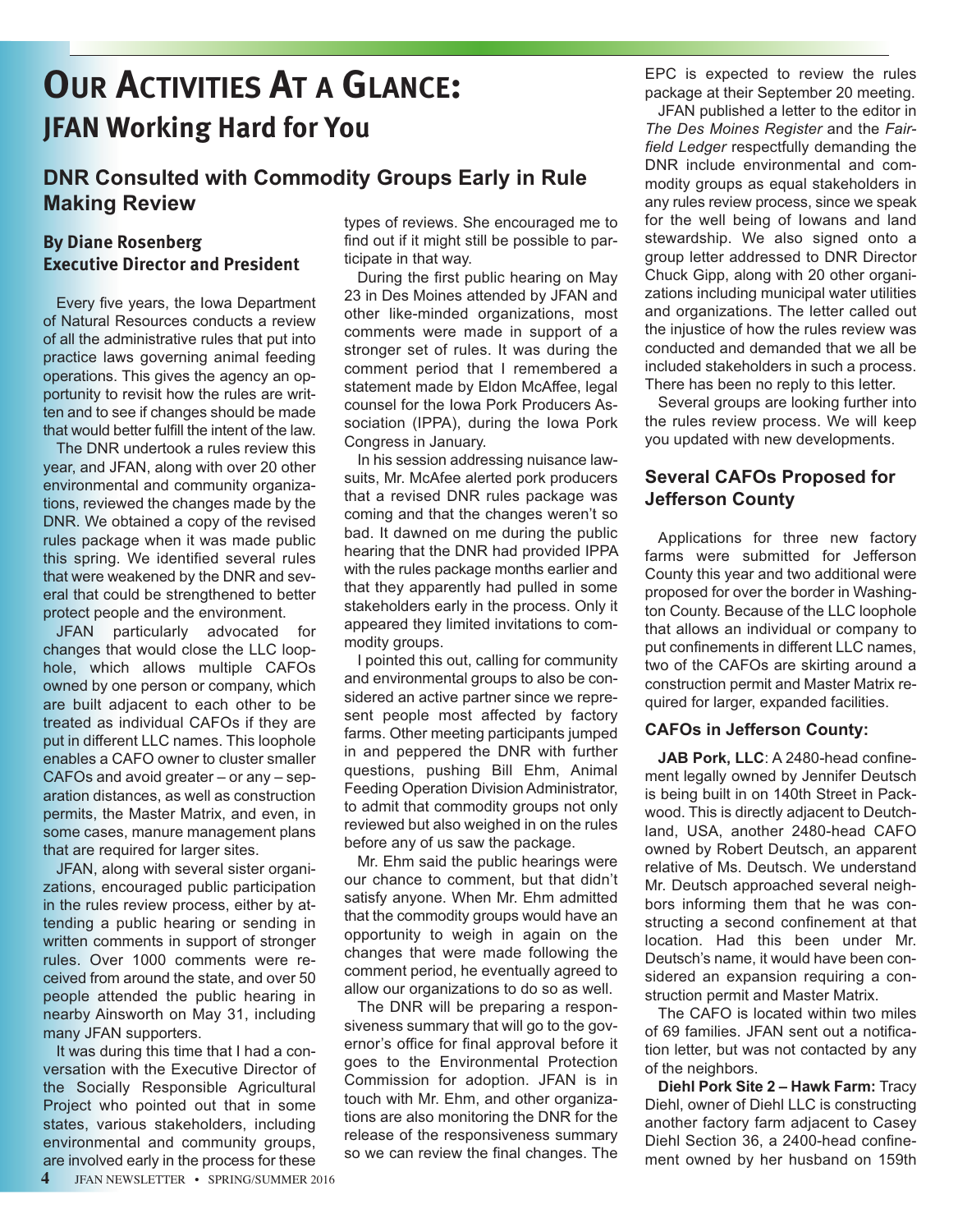Boulevard in Penn Township. Ms. Diehl's confinement adds another 2480 hogs to the area.

Under the Common Ownership definition regulating factory farms, a husband and wife would normally be considered joint owners and this second building would be regulated as an expansion, not a separate confinement. However, in 2013, when Mr. and Mrs. Diehl built two 2480-head CAFOs side by side on 167th Street in Buchanan Township, the DNR told JFAN that the couple set up an LLC in Mrs. Diehl's name, providing her with less than 50% ownership. The majority ownership was put in a relative's name. Common ownership only applies when both spouses maintain a 50% or more share in the ownership of each LLC.

This is another case where a construction permit, Master Matrix, and greater separation distances are avoided because of the CAFO owners using the LLC loophole.

At press time, JFAN sent out a notification letter to 55 families but has not yet been contacted by any neighbors. We also filed a formal complaint with the DNR asking them to check the current ownership of Diehl, LLC to ensure no ownership changes occurred since it was first incorporated to provide Mrs. Diehl with majority ownership. Mrs. Diehl still holds less than 50%ownership

**Larry Angstead 50/50 Site:** Larry Angstead is proposing a 2480-head hog confinement for Quince Avenue in Buchanan Township in a neighborhood with 92 families within two miles. This is Mr. Angstead's third CAFO in Jefferson County – he has two others in Round Prairie Township, one of which was constructed in 2015.

The CAFO is close to a development of homes and a daycare facility. In this case, numerous concerned neighbors reached out to JFAN for assistance. A meeting was held with several neighbors in June, after which they contacted Mr. Angstead to discuss their concerns. Mr. Angstead met with the group and invited them to visit a CAFO he operates in the Stockport area so they could experience the lack of odor. However, several neighbors reported to JFAN that an unpleasant odor was present at the Stockport CAFO.

The neighborhood group is looking into some options for addressing the confinement. JFAN continues to provide informational guidance and support as needed.

#### **JFAN Editorial**

### **Do You Live in Rural Iowa? This Could Be You**

#### **By Diane Rosenberg | Executive Director and President**

Iowa laws on animal feeding operations only regulate facilities that contain 1250 hogs or more. Yet a 1200-head hog confinement can have a detrimental impact on neighbors. With

our current laws, rural residents have no protections from hog concentrated animal feeding operations (CAFO) literally being sited at the end of their backyard. This picture shows just how close a CAFO can come.

This factory farm was constructed less than 200' away from this neighbor's home in Washington County. The family has spoken to JFAN about their dis-



tress, but there are no laws prohibiting a confinement this size from being sited so close to a residence, business, school, religious institution, or public use area.

Separation distances apply only to CAFOs larger than 1250 or more hogs. The distance depends on how large the CAFO is and whether it's sited near an incorporated or unincorporated area.

**Separation Distances for Hog Confinements**

| From 567, Chapter 65.11 (455B) Chapter 6 of the lowa Code |                                                           |                              |                         |  |
|-----------------------------------------------------------|-----------------------------------------------------------|------------------------------|-------------------------|--|
|                                                           | <b>Residences, Businesses</b><br><b>Churches, Schools</b> |                              |                         |  |
| <b>Number of Hogs</b>                                     | <b>Unincorporated</b><br><b>Areas</b>                     | Incorporated<br><b>Areas</b> | <b>Public Use Areas</b> |  |
| Up to 1249 hogs                                           | None                                                      | None                         | None                    |  |
| 1250-2499 hogs                                            | 1250 feet                                                 | 1875 feet                    | 1875 feet               |  |
| 2500-7499 hogs                                            | 1875 feet                                                 | 2500 feet                    | 2500 feet               |  |
| 7500 or more hogs                                         | 2375 feet                                                 | 3000 feet                    | 3000 feet               |  |

All confinements regardless of size must adhere to set distances from water source, again depending on the type of water source. For example, a major water source requires a 1,000' set back distance, but other water sources only require 500.' The DNR designates major water sources in the Iowa Code Chapter 65.

In addition, no manure management plan is required for factory farms under 1250 hogs, and the community won't know where the manure will be applied until they see a truck applying in the neighborhood. It's conceivable that raw, untreated hog sewage may be applied right next to neighbors' property lines as well or on land that is already receiving the maximum amount of manure from another factory farm.

Neighbors like the one depicted in this photograph have very little protection with current Iowa laws. Separation distances and manure management plans should be in place for all factory farms regardless of the size. We need our legislators to consider the morality of ignoring this gap and act quickly during the next legislative session to change such a blatant loophole and to safeguard vulnerable rural residents.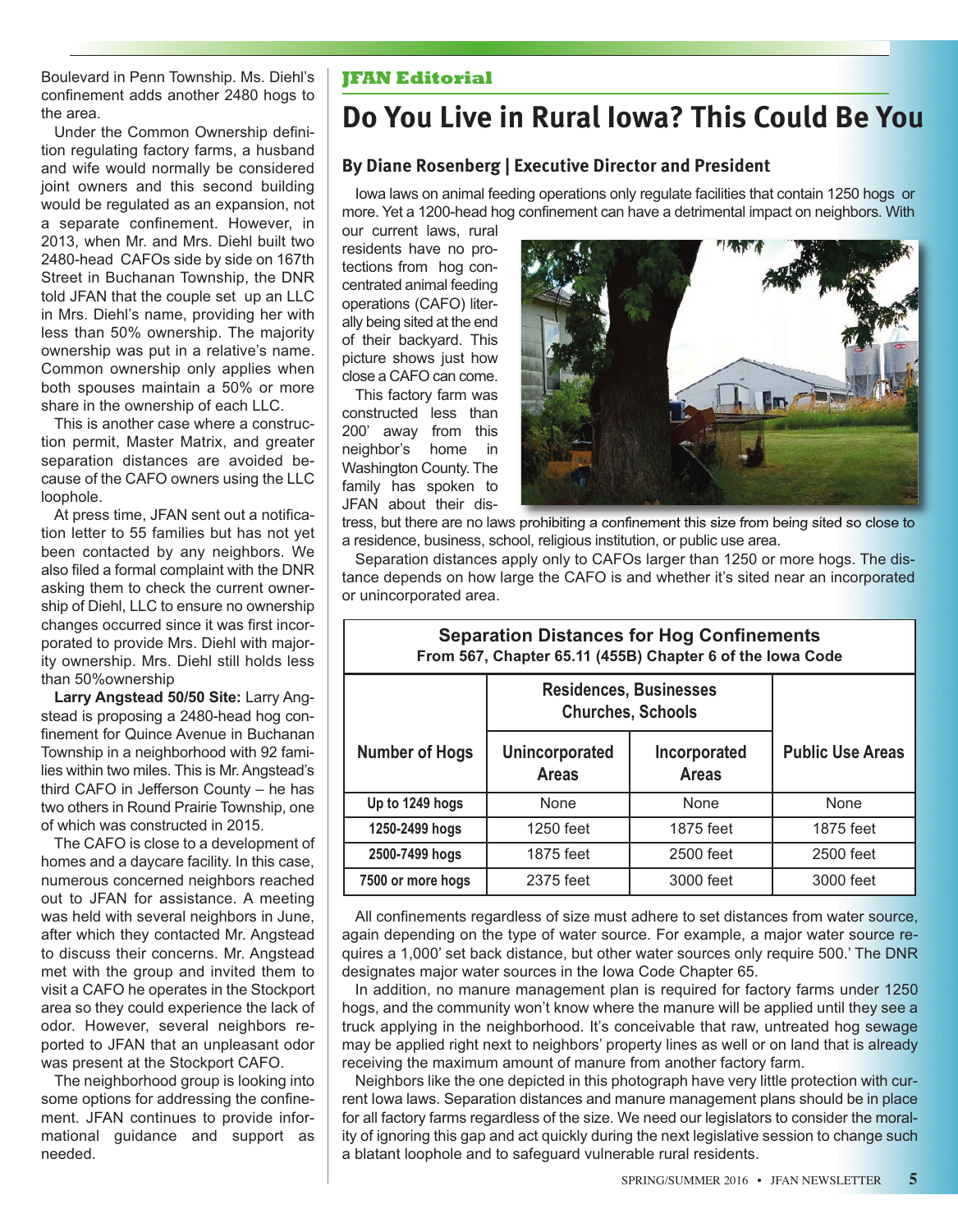# **NEWS BRIEFS**

#### **FROM IOWA, THE US AND BEYOND**

#### **CAFO Proposed in Allamakee County "Worst Place"**

A 2499-head hog confinement was approved on July 28 for one of the most environmentally sensitive areas of Iowa even though DNR Director Chuck Gipp himself acknowledged the unsuitable location and the agency asked the owner to retract the application.

Churchwood LLC proposed by Reicks View Farms, a large corporate supplier, would be constructed in an area of shalhave been noted."

"A manure spill or leak at this site would have the potential to do great environmental damage to the groundwater and surface water," wrote McCarthy.

"The DNR requests that Churchwood voluntarily retract this current application for a 2499 head swine facility."

The original CAFO was for 7,499 hogs and would have required a permit, but the DNR told owner Dale Reicks that the site was unsuitable as designed. Mr. Reicks responded by moving the building up a hill and reducing the number of hogs to 2499 hogs, one less than the threshold that would require a permit and Master Matrix. Given the environmental sensitivity of this area, the DNR's engineer and

geologist did a full review of the construction permit, something that doesn't normally occur in a CAFO containing fewer than 2500 hogs.

DNR Director Gipp admitted the inappropriateness of the site during a visit to Allamakee County this spring commenting, "If we couldn't refuse that one on the basis of geology, then there is no place that we can refuse," reports the *Cedar Rapids Gazette.*

The Socially Responsible Agricultural Project is working with the Allamakee County

group, Friends of Village Creek, to review the professional engineering plan and manure management plan (MMP). All the fields are highly sloped with one field averaging a 48% slope. Slopes over 7% are considered steep; the rest of the fields in the MMP range between 12-16%.

Reicks View Farms is also trying to build a 26,000-head hog confinement in the Bayfield, Wisconsin area, another pristine environment on Lake Superior. Community members have mounted an intense campaign to stop the confinement and have so far been able to stall its development.

#### **JFAN NEWS** *continued from p. 4*

#### **CAFOs in Washington County**

**Cody Sobaski Brighton Hogs and Cody Sobaski Site 2:** In the Brighton area, Cody Sobaski is building two confinements approximately a mile apart in Clay Township. One CAFO is just across

#### **Report: Poultry Industry Limits Bathroom Relief for Workers**

In what is called a "clear violation of US workplace safety law," an Oxfam report reveals that workers in the nation's chicken slaughterhouses are routinely denied regular bathroom breaks, reports *Mother Jones.*



Photo: Shutterstock.com/Picsfive

According to the Oxfam report, "Supervisors mock their needs and ignore their requests; they threaten punishment or firing. Workers wait inordinately long times (an hour or more) then race to accomplish the task within a certain timeframe, (e.g., ten minutes) or risk discipline."

This echoes a 2013 Southern Poverty Law Center report of poultry workers that found 79% of workers participating in the survey were not allowed to take needed breaks.

To address the problem, the Oxfam report says that workers wear adult diapers to work, "restrict intake of liquids and fluids to dangerous degrees; they endure pain and discomfort while they worry about their health and job security."

The speed of the 140-bird per minute kill line is blamed for the problem, says Oxfam. "Supervisors deny requests to use the bathroom because they are under pressure to maintain the speed of the processing line, and to keep up production. Once a poultry plant roars to a start at the beginning of the day, it doesn't stop until all the chickens are processed," says the report.

Several companies are named in the report, including Tyson's, Perdue, Sanderson Farms, and Pilgrim's.

the street from the Jefferson-Washington County border and the other is approximately 1/3 mile north of the county border.

JFAN sent notification letters to 108 neighbors of these CAFOs, including residents of Pleasant Plain and Washington County; no residents have reached out to JFAN for assistance.



Photo: Jonathunder

low bedrock and sinkholes called karst. In the case of a manure spill, runoff, or even manure application to a field, manure could easily seep through the porous rock down into the area's pristine waters. The terrain is steep, and the CAFO and fields designated to receive manure are near two streams containing natural reproducing trout.

'The DNR has many concerns on this site, even though it appears to meet current regulations," wrote Tom McCarthy, DNR Senior Environmental Specialist in the agency's approval letter. Several specific concerns were outlined including the risk of flash flooding and the emergence of sinkholes at any time. McCarthy also called out the history of Reicks violations.

"Reicks View Farm and its many associated LLCs at times have difficulty timely applying manure from it's 50 plus sites in several Iowa counties. Notices of Violations for MMP record keeping, manure overflow from buildings, manure separation distance violations, and manure spills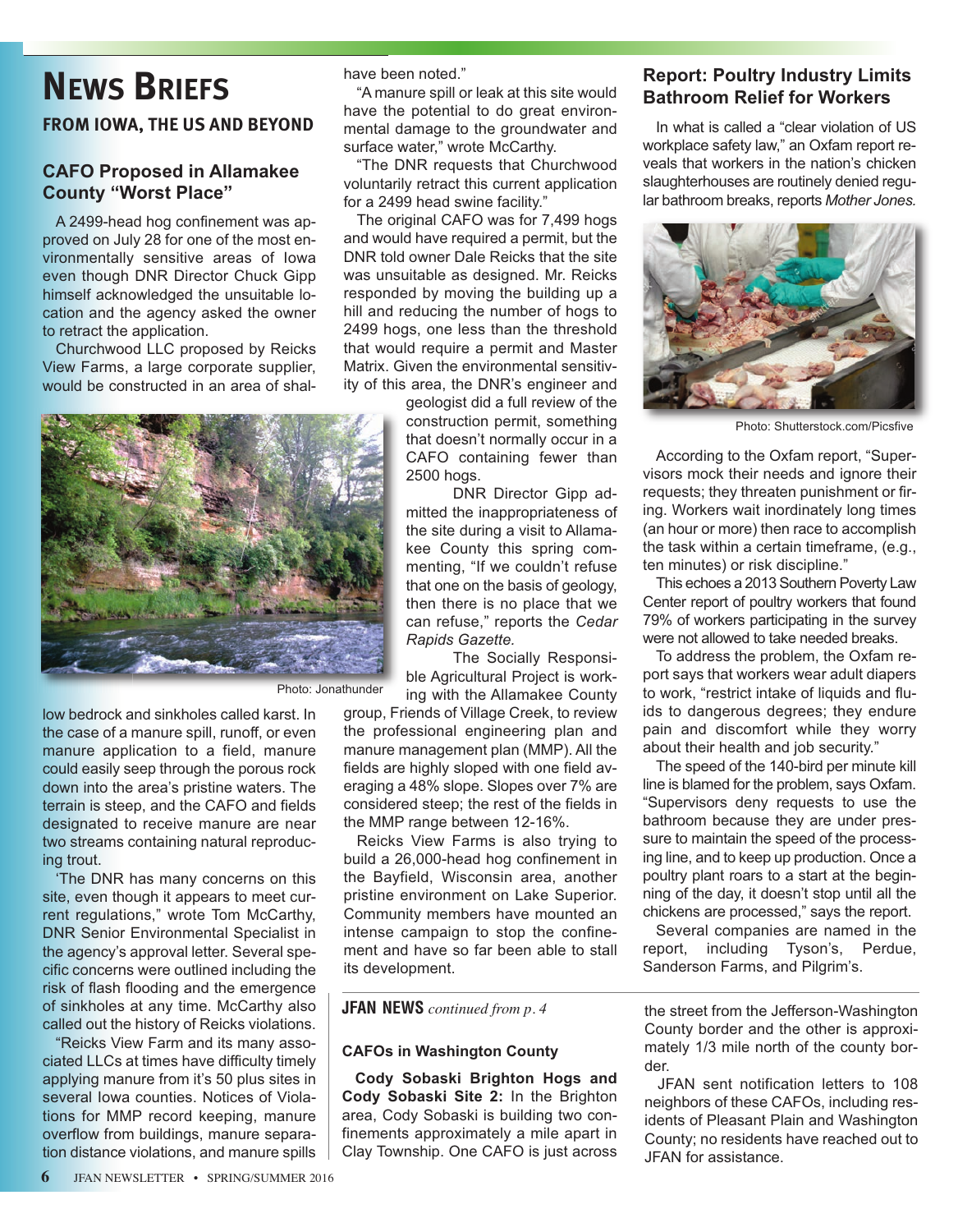# **Report: Tyson #1 Water Polluter Among Agribusinesses**

#### **By Environment America**

BOSTON, MASS. – Tyson Foods, one of the world's largest meat and poultry producers, dumps more toxic pollution into the nation's waters than any other agribusiness, and produces the most animal manure of five major companies assessed nationwide, according to a new report.

The Environment America Research & Policy Center study documented pollution from Tyson and four other major agriculture conglomerates, responsible for an estimated 44 percent of the pork, chicken, and beef produced in the U.S.

"When most people think of water pollution, they think of industrial pipes spewing toxic chemicals," said John Rumpler, senior attorney with Environment America and author of the report. "But this report shows how, increasingly, corporations like Tyson are turning farms into factories and ruining our rivers and bays in the process."

Agriculture is the probable cause for making more than 145,000 miles of rivers and streams across the country too polluted for swimming, fishing, drinking, or maintaining healthy wildlife, according to the U.S. Environmental Protection Agency.

Based on available livestock production data, today's report calculates that Tyson's supply chain alone generates more than 55 million tons of manure per year — manure that too often ends up untreated, ultimately fouling rivers, streams, and drinking water.

One example cited in the report: When



Photo: Larry Rana - USDA

chicken manure contaminated two sources of drinking water for Tulsa, Oklahoma, Tyson and other poultry processors agreed to pay the city \$7.5 million.

Gabby Cammarata, a Salisbury, Maryland resident who joined Environment America on a call with reporters to discuss the study, is worried a proposed Tyson facility near her home could cause similar problems for her community's drinking water supply.

The 3.1 million chicken factory farm

"would be placed right on top of the underground aquifer which supplies all of the drinking water to the city of Salisbury and the town of Delmar," Cammarata said. "There's a real risk that manure could enter into our water table and ultimately our aquifer. Like most rural communities, our drinking water treatment system isn't up to the task of dealing with all that pollution."

From slaughtering plants run by the company or its subsidiaries, Tyson discharged over 20 million pounds of toxic pollutants to the nation's waters in 2014 more by volume than even Exxon Mobil or Dupont — according to data the company reported to the federal Toxics Release Inventory. Most of the company's toxic discharges are nitrates, which are linked to blue baby syndrome and some forms of cancer.

In Iowa, nitrate pollution from agribusiness operations have so badly polluted the Raccoon River that the Des Moines Water Works is now suing three counties for failing to stop contamination of its main drinking water source.

In addition to those of Tyson Foods, Environment America examined pollution records for:

**REPORT** *continued on p. 8*

# **Support JFAN During Our 2016 Fundraising Drive**

| <b>MAIL IN DONATION FORM</b><br>Please cut out this form and mail it with your tax-deductible donation to:<br>JFAN, Inc. • P.O. Box 811 • Fairfield, IA 52556     |                                                                                                                                                                                               |  |
|-------------------------------------------------------------------------------------------------------------------------------------------------------------------|-----------------------------------------------------------------------------------------------------------------------------------------------------------------------------------------------|--|
| Donation Amount: 325 350 5100 5250 5500                                                                                                                           | <b>Make a Donation!</b><br>Please support JFAN with your generous<br>tax-deductible donation. JFAN has been<br>approved by the IRS as a $501(c)(3)$<br>tax exempt educational foundation. All |  |
| Name                                                                                                                                                              | donations to JFAN are tax-deductible to the                                                                                                                                                   |  |
| <b>Street</b>                                                                                                                                                     | full extent of the law. Please consult with your<br>personal tax advisor about any questions you                                                                                              |  |
|                                                                                                                                                                   | may have about your donation. JFAN will send<br>out receipts only for donations over \$250.                                                                                                   |  |
| Phone Email                                                                                                                                                       |                                                                                                                                                                                               |  |
| Checks payable to: Jefferson County Farmers & Neighbors, Inc.                                                                                                     |                                                                                                                                                                                               |  |
| <b>Donate Online</b><br>To make a credit card donation using PayPal, go to www.jfaniowa.org<br>Click on "Donate Today."<br>Monthly donation option now available! | Thank you for all you do<br>to support JFAN!                                                                                                                                                  |  |

SPRING/SUMMER 2016 • JFAN NEWSLETTER **7**